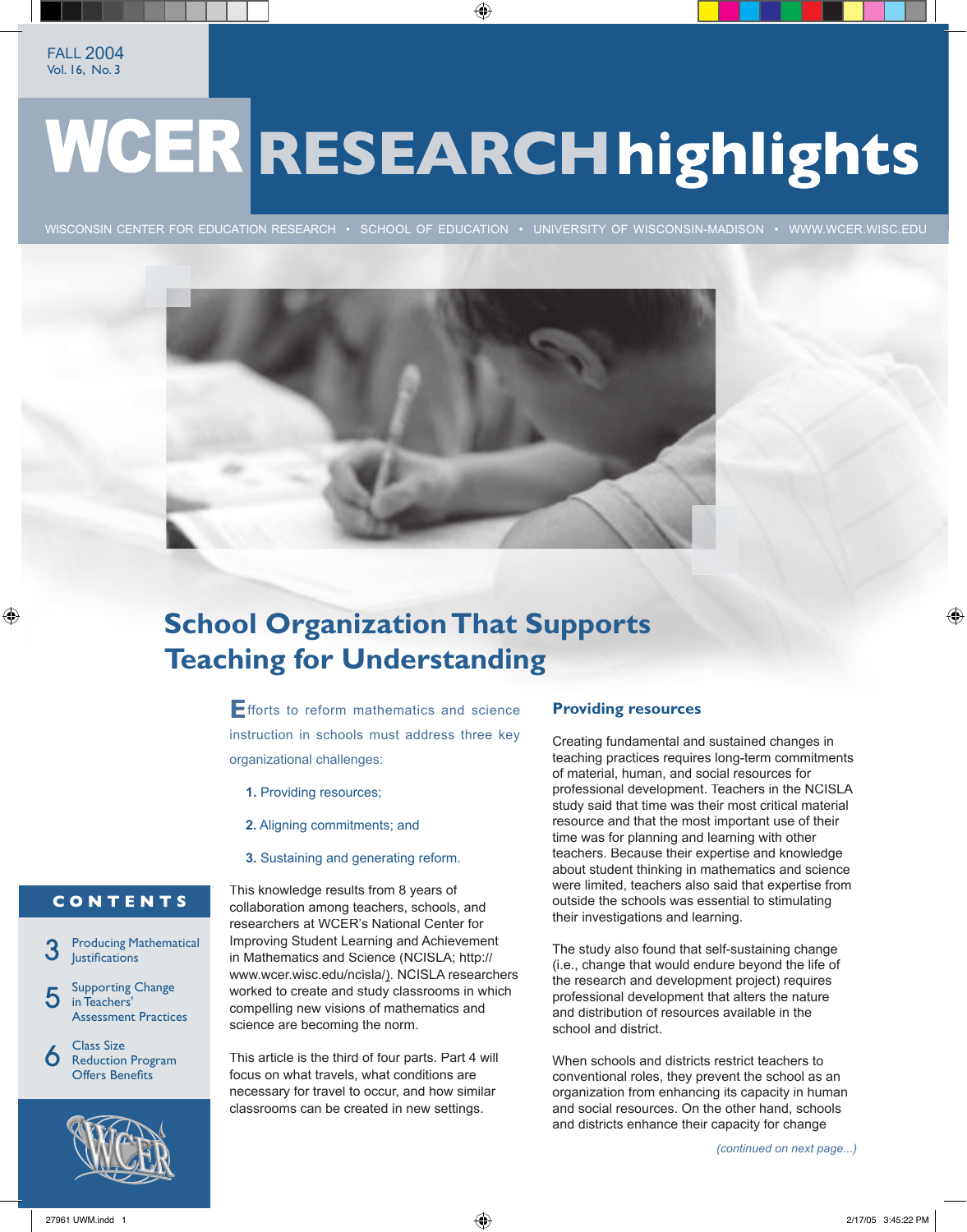# **Producing Mathematical Justifi cations**

**M**any consider proof to be central to the discipline of mathematics and the practice of mathematicians; yet surprisingly, the role of proof in school mathematics has been peripheral at best. Fortunately, the nature and role of proof in school mathematics is receiving increased attention with many math educators advocating that proof should be a central part of the math education of students at all grade levels (see sidebar, next page).

Knuth points to two ways to help teachers enhance the role of proof in the classroom. One is to help teachers learn to recognize and to capitalize on classroom opportunities to engage students in proving. Another is to design curricular materials that both support teachers' efforts to enhance the role of proof in the classroom and provide opportunities for students to engage in proving activities.

To learn more about middle school students' conceptions of proof, Knuth recently asked about 400 students to generate justifications about the truth of several mathematical propositions or statements.



**A**dam Gamoran, professor of sociology and educational policy studies at the University of Wisconsin-Madison, has been appointed WCER director. Gamoran, who has been interim director of WCER since August, joined the UW-Madison faculty in 1984 after earning his Ph.D. in education from the University of Chicago, where he also received his bachelor's and master's degrees.

He has been a faculty associate at WCER since 1985 and a faculty affiliate at UW-Madison's Institute for Research on Poverty since 1990. He chaired the Department of Sociology from 2001-2004, and over the years has served on numerous departmental and campuswide committees.

He was elected in 2001 to the National Academy of Education. He is a member of the American Sociological Association, the American Educational Research Association, the International Sociological Association and the National Society for the Study of Education. Gamoran has served on the editorial boards of several professional journals and has been a visiting professor at universities in Israel and Scotland.

Gamoran's research interests include the sociology of education, organizational analysis, and social stratification. His current projects include studies on the short- and long-term effects of school desegregation and resegregation.

"It's an honor to lead WCER at such an important time in the development of education research," Gamoran says. "The No Child Left Behind Act calls for schools to use programs and practices that are based on sound research evidence, and WCER scholars can play a leading role in providing such evidence for educators across Wisconsin and the nation."

Gamoran succeeds Andrew Porter, former professor of educational psychology, who accepted a position at Vanderbilt University. Porter led WCER from 1988-2003.

# *Gamoran Appointed WCER Director*

 **Thomas Carpenter**

if they promote leadership roles for teachers, recast the role of administrators as one of facilitating rather than managing, change the allocation of time during the school day, and provide materials and resources suitable to new teaching endeavors.

Schools and districts foster growth of new human and social resources when they allow new roles to emerge. By contrast, schools and districts that force new initiatives to conform to existing arrays of resources risk stifling potential change or marginalizing change agents.

## **Sustaining reform**

Sustaining teaching for understanding depends on the emergence of leadership within professional communities, a commitment to professional interdependence (rather than independence), and a commitment of human and material resources. The infusion of human and material resources must accomplish two things:

- **1.** It must contribute to the development of social resources in ways that enable teachers to assume responsibility for leadership; and
- **2.** It must foster and maintain communities of inquiry aimed at understanding student thinking and designing instructional practices that build student understanding.

UW-Madison education professor Eric Knuth agrees. If students are to develop their competencies in proving, then proof must play a more meaningful role in their school mathematics experiences. Enhancing the role of proof in the classroom requires substantial effort by teachers to ensure that students have the means and the opportunities to engage in proving. This will be no easy task, Knuth says. Previous research has found that many students find the study of proof difficult and that many current and future teachers themselves have inadequate conceptions of proof as well as limited views of the nature and role of proof in school mathematics. Gamoran, A., Anderson, C., Quiroz, P., Secada, W., Williams, T., & Ashmann, S. (2003). *Transforming teaching in math and science: How schools and districts can support change.* New NCISLA. (n.d.). *Powerful practices in mathematics and science: Research-based practices for teaching and learning* [monograph, CD-ROMs]. Available from http://www.learningpt. org/msc/products/practices.htm Romberg, T. A., Carpenter, T. P., & Dremock, F. (in press). *Understanding mathematics and science matters.* Mahwah,

Change can be sustained when (a) school personnel routinely evaluate, invent, and implement new practices, (b) those practices are motivated by reform and are consistent with reform, and (c) schools support teachers' professional communities and professional development. In contrast, when teachers haphazardly acquire new practices with little or no community support or professional development opportunities, new practices tend to become brittle and routine—and, at times, are abandoned altogether.

## **Creating similar classrooms in new settings**

The teaching approach and related professional development described here are complex. Complex practices cannot, in principle, simply be codified and then handed over to others with the expectation that they will be enacted or replicated as intended.

Yet traditional views of professional development presume that teachers can be trained to faithfully enact instructional methods and strategies that have proven effective elsewhere. Carpenter and colleagues consider this an inappropriate conception of professional development—especially for teachers seeking to develop classroom practices that place students' reasoning at the center of instructional decision making. This kind of teaching requires professional development that supports teachers in creating the knowledge to adjust instruction to their students' needs and understandings.

Instructional strategies that build on student reasoning cannot simply be transferred to a new setting. By their very nature, such attuned instructional practices need to be refined by teachers who have the intellectual framework and support to analyze, evaluate, and appropriately adjust practices based on student understanding.

Instruction that revolves around student reasoning involves ambiguity and uncertainty, and teachers need support in dealing with this uncertainty. The ability to create and sustain classrooms that build on student reasoning depends on developing professional teaching communities in which teachers help each other deal with uncertainty and rely on each other as resources as they engage in ongoing discussion of teaching and learning.

From the perspective of teacher professional development, the long-term goal of reform can be framed as the creation of environments where teaching becomes a generative activity in which teachers routinely deepen their understanding of students' reasoning in specific mathematics and science domains. The critical elements required to accomplish this goal are that teachers make their classrooms sites for their own learning and that they have opportunity to participate in professional teaching communities that support teaching for understanding.

This research was funded by a grant from the U.S. Department of Education's Office of Educational Research and Improvement (R305A60007-01).

#### **For more information:**

Carpenter, T. P., Blanton, M. L., Cobb, P., Franke, M. L., Kaput, J., & McCain, K. (2004). *Scaling up innovative practices in mathematics and science.* Madison: University of Wisconsin-Madison, NCISLA. Retrieved October 5, 2004, from http://www. wcer.wisc.edu/ncisla/publications/reports/NCISLAReport1.pdf Carpenter, T. P., & Lehrer, R. (1999). Teaching and learning

mathematics with understanding. In E. Fennema & T. A. Romberg (Eds.), *Classrooms that promote mathematical understanding* (pp. 19–32). Mahwah, NJ: Erlbaum.

Fennema, E., & Romberg, T. A. (Eds.). (1999). *Mathematics classrooms that promote understanding.* Mahwah, NJ: Erlbaum.

York: Teachers College Press.

NJ: Erlbaum.

\* Carpenter's colleagues include Maria Blanton (University of Massachusetts-Dartmouth), Paul Cobb (Peabody College,



Vanderbilt University), Megan Loef Franke (University of California, Los Angeles), James Kaput (University of Massachusetts-Dartmouth), and Kay McLain (Peabody College, Vanderbilt University).



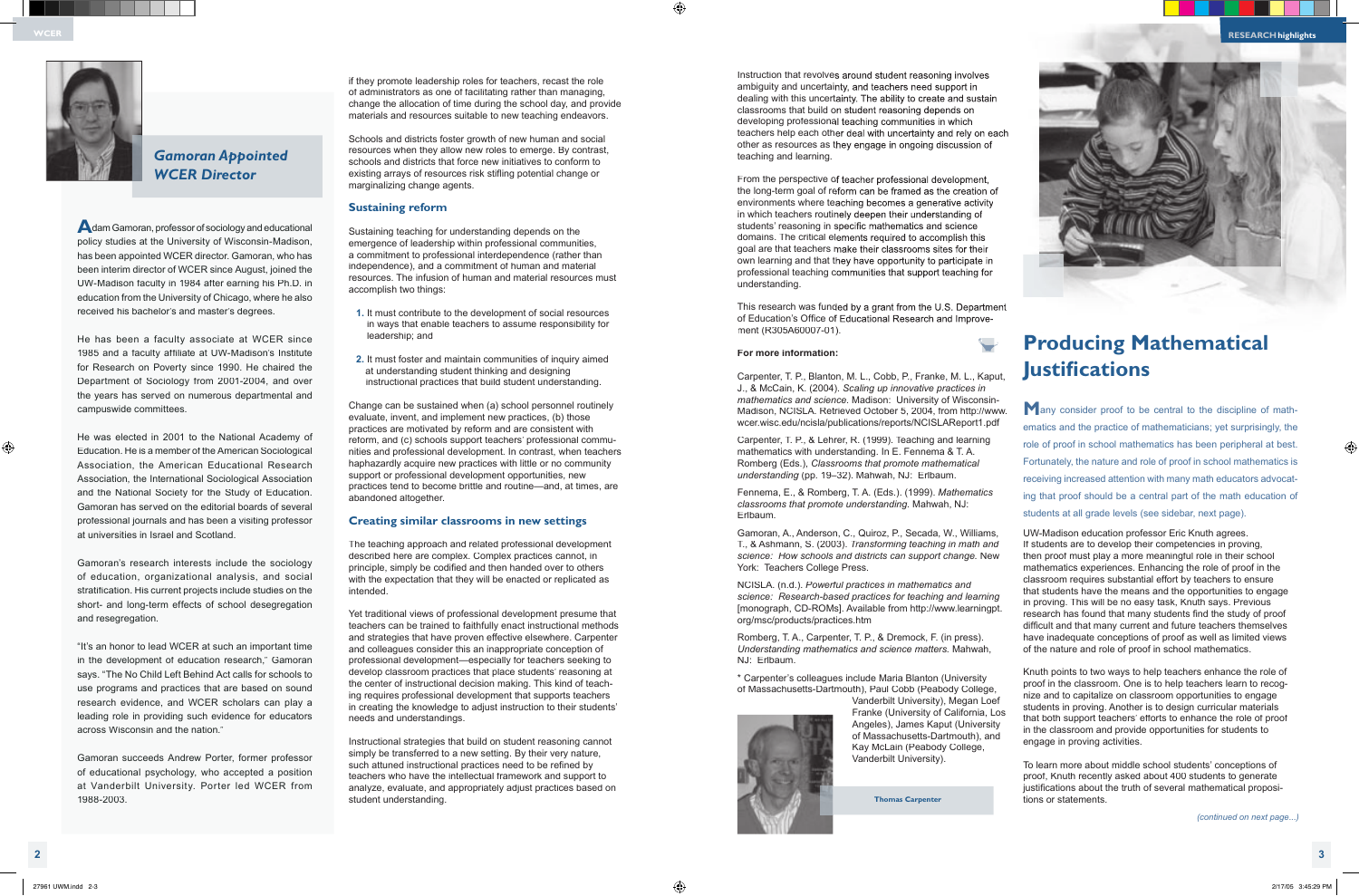Knuth's study raises several questions regarding students' understandings of proof that deserve continued research:

- **1.** To what extent do students recognize that a proof treats the general case?
- **2.** To what extent can plausible proof learning trajectories be indentified?
- **3.** To what extent can critical transition points in students' understanding of proof be identified?
- **4.** What is the relationship between students' proof *production* competencies and their proof *comprehension* competencies?

Knuth hopes that his work raises questions that explore students' understandings of generality as well and leads to further research on the treatment of proof in school mathematics curricula. The more educators learn about the details of student thinking with regard to proof, Knuth says, the better able they will be to support teachers in their efforts to enhance their students' understandings of proof.

Knuth's research is funded by the National Science Foundation.

For more information see http://labweb.education.wisc.edu/ knuth/mathproject/data/index.html and http://www.education. wisc.edu/ci/mathed/knuth/index.html.

**Eric Knuth**

#### **Some examples:**

- If you add any two consecutive numbers, the answer is always odd.
- If you add any three odd numbers together, the answer is always odd.
- If you add any three consecutive numbers, the answer is always equal to three times the middle number.
- Take any number and multiply it by 5 and then add 12. Then subtract the starting number and divide the result by 4. The answer is always 3 more than the starting number.

**T** he standards-based reform approach to instruction assumes that teachers will use evidence from several sources to inform instruction. But to do this effectively, teachers need help to develop their ability to monitor student progress. Teachers using reform mathematics curricula need tools and methods to build their capacity to assess student learning. Teachers can learn to use such practices in their classrooms, but they need the support of appropriate professional development.

Romberg and colleagues worked with teachers who were implementing the *MiC* curriculum. These teachers realized a need for change in their assessment practices after they saw the quality of students' work that was not being captured by conventional quizzes and tests, including students' ability to construct reasonable justifications for their assertions.

Consistent with results from previous studies, the majority of students in Knuth's study tended to rely on lists of examples to demonstrate and verify the truth of a statement or proposition. For the students who did attempt to produce general arguments, Knuth found that the number and success of their attempts at generality increased with grade level. Students' expectations regarding the need to produce a mathematical justification increased with grade level as well. To some degree, these results might be a positive indication of the influence of reform; by eighth grade, the students in this study had entered their 3rd year of experiencing a reformbased curricular program—a program with an explicit emphasis on reasoning and proof.



Thus, as the curriculum provides middle school students with opportunities to engage in proving activities, some students develop an awareness of the need to justify and the need to treat the general case.

# **Supporting Change in Teachers' Assessment Practices**

When teachers explore and reflect on their own ways of formally assessing student understanding, their inquiry is likely to influence the instructional activities they choose, the questions they ask students, and the content of the classroom discussions they guide. Teachers' motivation to explore student thinking also may require giving additional attention to classroom norms so that students can safely share their emerging conceptions. Such changes mean taking risks, however, with consequences

Over time, these teachers developed a more comprehensive view of assessment as an ongoing process. They began to use a wider range of assessment tasks and strategies. The increased attention to student learning via assessment motivated the teachers to study further the relationship between mathematics content and instruction and to explore the evolution in students' understanding as they progressed from informal to formal reasoning in mathematical domains.

According to recent research by UW-Madison education professor Thomas A. Romberg and colleagues, the assessment methods teachers use with new reform curricula are initially grounded in older practices that focus on mastery of skills and procedures. In the absence of on-site support, teachers face difficult challenges in selecting appropriate assessment tasks and adopting the inquiry techniques intended by the developers of reform curricula such as *Mathematics in Context (MiC)*. The *MiC* middle grades curriculum was developed by the staff of the Freudenthal Institute at the University of Utrecht, The Netherlands, and the staff of the National Center for Research in Mathematical Sciences Education at the Wisconsin Center for Education Research. that initially seemed uncertain at best to the teachers in Romberg's studies. To support teachers' efforts to change their assessment practices, districts and schools need to implement relevant, ongoing, interactive professional development programs over which the teachers themselves have considerable control. Such professional development programs should incorporate the following four components: **1.** *An opportunity for collaboration with other teachers.*

Teachers' concerns about assessment are not restricted to tests and quizzes, Romberg says. His research into teachers'

instructionally embedded assessment practices reveals that teachers want to use assessment in a variety of instructional contexts. One teacher reported offering more purposeful instruction after she restructured and redefined her grading system. These changes motivated her to further study her students' ways of representing and communicating their understanding of mathematics *during* instruction.

- Teachers value discussing rubrics and grading systems, as well as their own views (e.g., "Include multiple opportunities for students to demonstrate what they learn"; "A few good tasks can be used to demonstrate understanding. You do not need 20+ items".).
- **2.** *A "lifeline" to technical support.* Teachers do not want research staff to dictate what they should do, but they do want researcher expertise available as needed.
- **3.** *Time.* Change is not easy, but as teachers set aside time to work through curricular materials and discuss the activities' mathematical goals, they gradually become comfortable with the instructional process and, in turn, the assessment possibilities.
- **4.** *Support for experimentation.* Teachers need administrators and other teachers to value their efforts to make changes.





# **R E C O M M E N D A T I O N S**

In particular, the National Council of Teachers of Mathematics *Principles and Standards for School Mathematics* (2000) recommends that prekindergarten through Grade 12 students should learn to *"recognize reasoning and proof as fundamental aspects of mathematics, make and investigate mathematical conjectures, develop and evaluate mathematical arguments and proofs, and select and use various types of reasoning and methods of proof."* In addition, results from the National Assessment of Educational Progress show that most 11th-grade students, including those who had completed a college-preparatory geometry course, performed poorly on items dealing with proof and proof-related methods.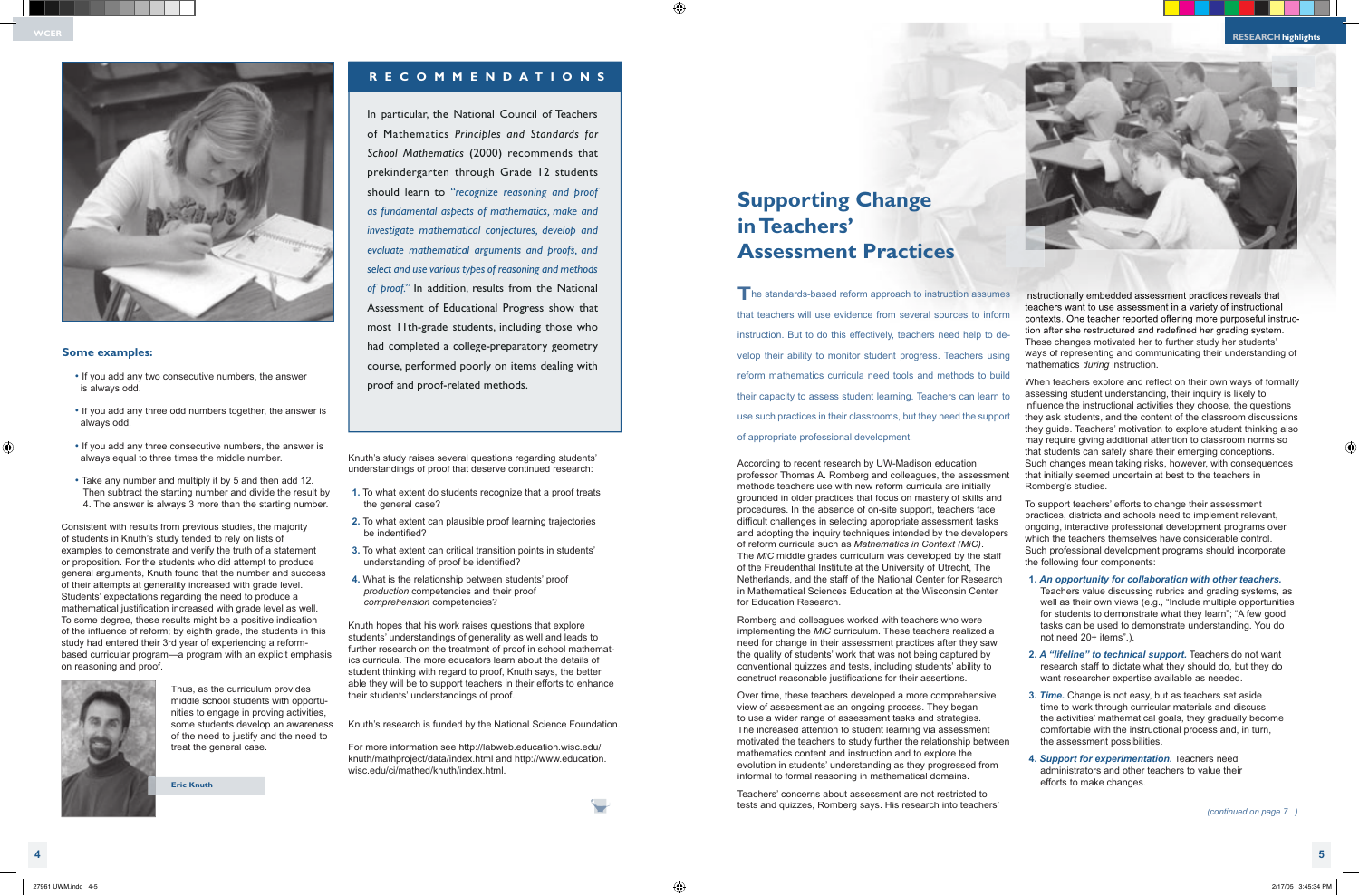Wisconsin's Student Achievement Guarantee in Education (SAGE) program aims to boost student academic achievement by requiring participating schools to

- reduce the student-teacher ratio to 15:1 in K–3 classrooms;
- remain open extended hours;
- develop rigorous academic curricula; and
- implement plans for staff development and professional accountability. (See sidebar next page.)

The major question guiding Webb and Meyer's study was: How does SAGE affect students' state test performance after they have been in SAGE for 3 or 4 years?

However, Webb and Meyer's study found conflicting results when it considered SAGE's effect on student performance on the Grade 4 Wisconsin Knowledge and Concepts Examination (WKCE). Participation in the SAGE program had no cumulative effect on the Grade 4 examination in reading, mathematics, and language arts; that is, the effect detected for the SAGE program was not statistically different from zero. This result could imply that the effects observed in Grades 1-3 were not sustained, Webb says.

Webb and Meyer focused on three cohorts—students in Grade 1 in 1996–97, 1997–98, and 1998–99—who stayed in the same SAGE or comparison school from Grade 1 to Grade 4. The study found that participation in SAGE had a positive and statistically significant effect on student scores on the Comprehensive Test of Basic Skills-TerraNova tests in reading, mathematics, and language arts through the end of Grades 1, 2, and 3 that were administered as part of the program. This finding confirmed the results of a 2003 UW-Milwaukee study that found a statistically significant gain by SAGE students compared to the contrast group over Grade 1, a gain sustained over the next two grades.

# **Class Size Reduction Program Offers Benefits**

A program developed to help improve student academic achievement by reducing class size has led to positive results in Grades 1–2 and mixed results in Grades 3-4, according to a recent study conducted by WCER researchers Norman Webb and Robert H. Meyer, with colleagues Adam Gamoran and Jianbin Fu. A program developed to help improve student academic achieve-<br>program on the Grade 3 Wisconsin Reading Comprehension<br>ment by reducing class size has led to positive results in Grades<br>Test (WRCT). Thus, with the same group

> Webb and Meyer's SAGE analysis did not consider the different approaches schools and teachers used to reduce class size. Webb says such an analysis could produce evidence (a) that some approaches are more effective than others for increasing performance on the state assessments and (b) that when the SAGE program is administered in specific ways and accompanied by professional development, it does indeed give students in primary grades an advantage.

> Test (WRCT). Thus, with the same group of students—those in Grade 3 in the same school year—the Grade 3 WRCT and the Grade 3 TerraNova reading test produced conflicting results on the effectiveness of the SAGE program. The WRCT results indicated no significant effect, whereas the TerraNova results indicated significant cumulative effects. This inconsistency indicates that the true effects of the SAGE program cannot be determined with any sufficient degree of certainty using available data. program on the Grade 3 Wisconsin Reading Comprehension

The data do raise the possibility that the SAGE program has a more positive effect on African American students than on White students. Although the fourth-grade WKCE data did not show a significant difference in the performance of these two groups, the cumulative differences were in a direction suggesting the possibility of a greater impact of the SAGE program on African American students. No comparable differences were found when the performance of students from low-income families was compared with that of students from high-income families.

For more information, see the full report http://facstaff.wcer.wisc.edu/normw/

SAGE/sage\_report.htm.

Funding for this research was provided by the Wisconsin Department of Public Instruction.

**Norman Webb**



Effective professional development programs can, in turn, generate external professional networks that offer further support.

Researchers and teachers identify the challenges teachers face as they attempt to implement new assessment procedures in conjunction with their use of *MiC* curriculum materials in the new book, *Standards-Based Mathematics Assessment in Middle School: Rethinking Classroom Practice.* The volume is edited by Romberg and published by Teachers College Press (2004). Topics include teaching and assessing under a reform curriculum, designing new assessment tasks, embedding assessment in instructional practice, and generalizing the approach.



Funding for development of the MiC curriculum was provided by the National Science Foundation.



**Thomas Romberg**





### SAGE in Wisconsin

Beginning with the 1995–96 school year, any district in Wisconsin that had at least one school serving 50% or more children living in poverty was eligible to apply for participation in the SAGE program. In addition, in each eligible district one school with an enrollment of at least 30% or more children living in poverty could participate. In Milwaukee, up to 10 schools could participate. Participating districts received \$2,000 per student and were required to meet specific contractual requirements of the state's Department of Public Instruction.

SAGE was created as a 5-year pilot program requiring annual evaluation of participating school districts. Evaluation of the program's first 3 years showed that students in the SAGE schools scored significantly higher than students in the contrast schools in reading, language arts, and mathematics.

In the 2000–01 school year, the state provided an additional \$37 million to allow approximately 500 more schools to join SAGE. The Wisconsin biennial 2003–05 budgets maintained the total SAGE aid available at \$95 million. The calculation of this aid continued to be based on \$2,000 per low-income K–3 pupil. In the 2002–03-school year, nearly 550 Wisconsin elementary schools participated in SAGE.

### (SUPPORTING CHANGE*...continued from page 5)*